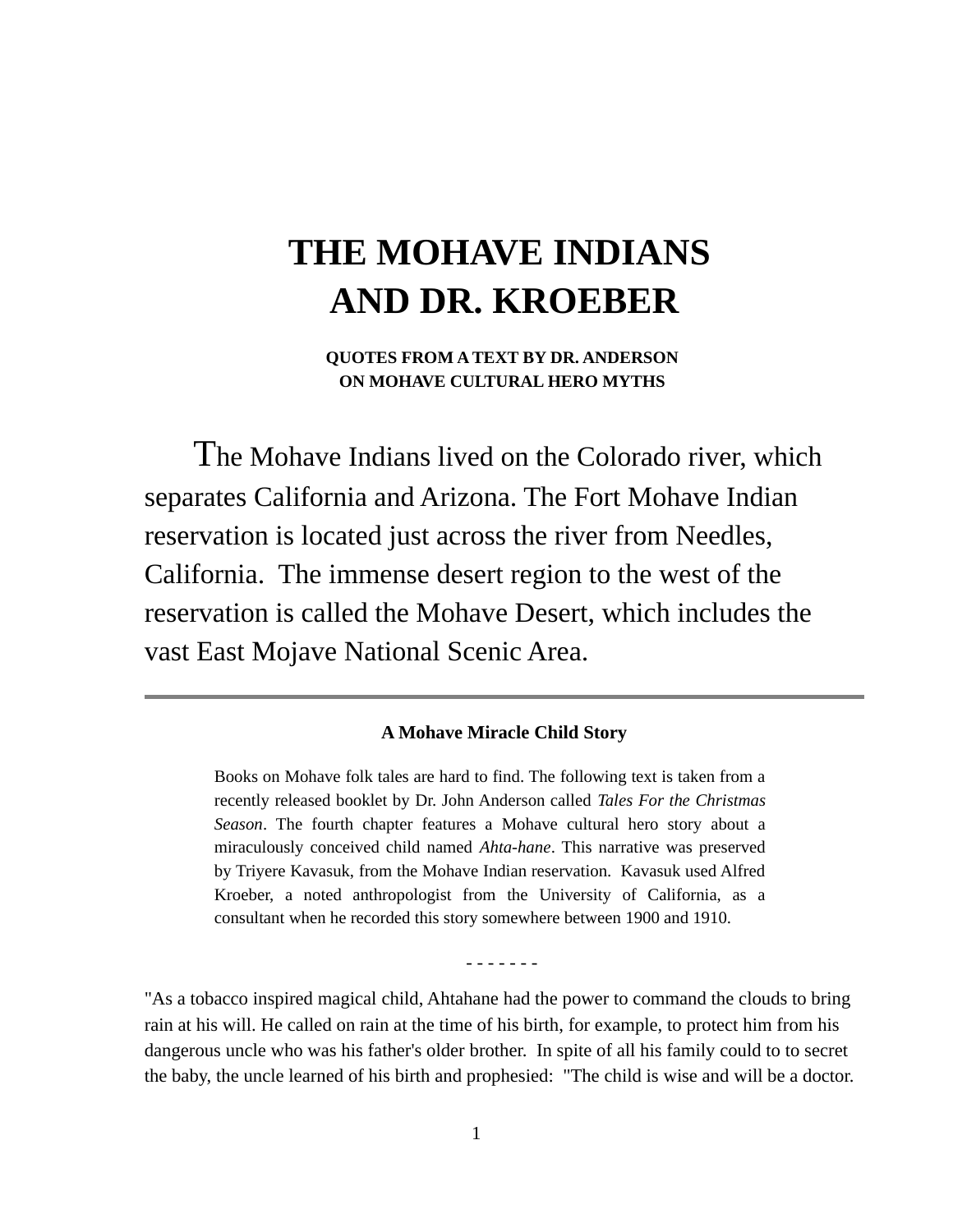It made rain so that no one would known it was being born, but I knew it, for I am a doctor too." By this time in the story, the hero's father was dead and the uncle was a serious threat. His mother thus bore him... outside of the normal protection of the family.

... the Mohave miracle child went south to seek adventure. He overcame a series of demons, including the horsefly. After many triumphs, he went to the House of the Sun in the northeast. Here he died and was resurrected with an even better body. When all seemed lost, he was miraculously resurrected from a blood clot placed under a basket. After his resurrection, the Mohave hero challenged the man-eating demon who lives with the Sun's Daughters. The Mohave called this supernatural *Kwayu* meaning 'meteor-man'. In passages remarkably similar to Pomo narratives about the *Giliks* the Mohave miracle boy defeated his adversary in battle. Meteor-man made the mistake of trying to overcome the boy with tobacco smoke, but failed (because he didn't know that tobacco was the boy's favorite plant).

Next the Sun challenged the miracle child, but proved incapable of deceiving him. The Sun became frightened and fled from the boy. But the miracle child pursued and captured the Sun who was subsequently metamorphosed into the contemporary sun of the existing world. Before this cosmic transformation, the hero called out: "You thought I was a little boy and did not know anything, but I am wise."  $1$ 

#### **Dr. Kroeber Denigrates the Mohave**

Kroeber encouraged the general public to dismiss Mohave folklore, for example, as inferior to white American lore. It was not even as advanced in his opinion as that of other native peoples of California. "If Mohave civilization had been advanced enough to allow of their finding some clear central theme to hold together the welter of details and names," he complained, "their great tales would no doubt seem impressive to us."

With these denigrating words, Kreober revealed his general insensitivity to native California culture. Unfortunately generations of white anthropologists followed Kroeber, in misleading the California public about the significance of Mohave folk lore. This resulted in an under appreciation of their oral literature, including narratives like the T. Kavasuk story..."  $2$ 

#### **The Power of Mohave Dreaming**

"Kroeber comes closest to appreciating the richness of Mohave culture in his commentary on their visionary literature. In a number of related writings, he argued that vision dreams were the very foundation of Mohave life. "There are no people whose activities are more shaped by this psychic state, or what they believe to be such, and none whose civilization is so completely, so deliberately, reflected in their myths"

<span id="page-1-0"></span><sup>1 (</sup>Anderson, Tales, 18).

<span id="page-1-1"></span><sup>2 (</sup>Anderson, Tales, 19; side box).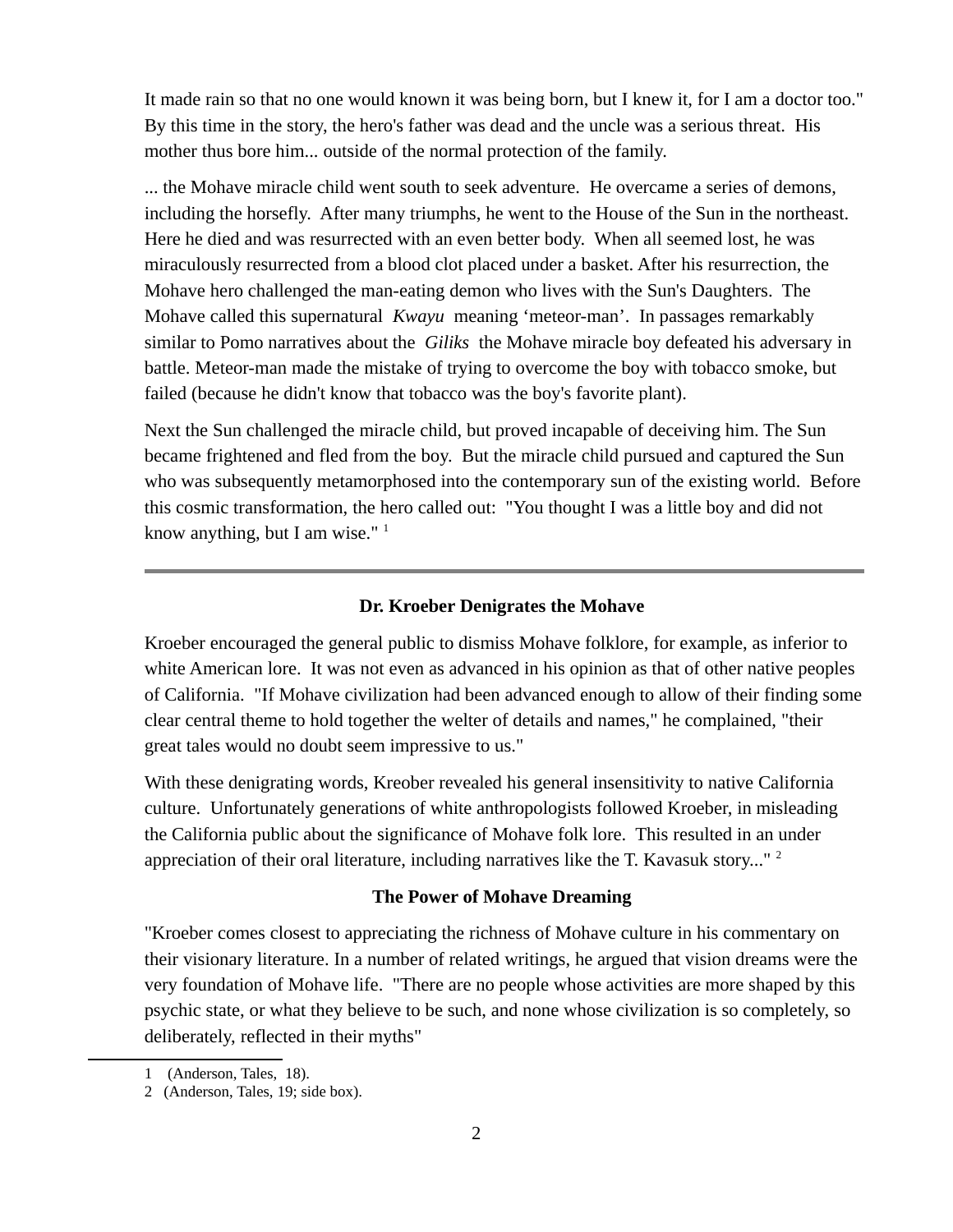A typical Mohave narrative, according to Kroeber's model, describes a journey of a cultural hero or two brothers, beginning with their births and ending with their transformation into an animal or a landmark. This characterization is accurate in some respects, but fails to mention the pivotal role played by vision dreams in these Mohave narratives and their fundamental importance to plot development. Such omissions prevent Kroeber from fully appreciating the significance of Atahane's ability to 'dream' his future, while still in his mother's womb. The hero's soul (shadow) could act upon the living, even before it was born. Kroeber describes such unborn souls as dwelling at *Avikwame* or playing at *Aha'av'ulpo*."[3](#page-2-0)

## **Casual Asides**

"Kroeber does not hide his cultural bias against the Mohave. This is evident throughout his writings, but his attitude against Mohave spiritual healers is especially negative. He classifies them as 'shaman' and proclaims that "Shamanism is deeply stained by the beliefs that pervade all Mohave thought."

Kroeber and many later American anthropologists who publicly expressed admiration for his work often made statements of this type, denigrating native Californian religions in casual asides which were deeply offensive to the native peoples among whom they worked. To "stain" something means to soil, to bring shame upon, to dishonor it. Clearly, in using this term Kroeber intended to condemn Mohave spiritual healing as a shameful tradition (compared presumably to his Christian upbringing).

Careful readers of Kroeber need to be aware of the constant appearances of such cultural judgments in his writings. Making such judgments is necessary in studies of ethnology and can serve a positive purpose if it is done in an open discussion between people of different beliefs. But Kroeber and his colleagues were not on equal footing with the California Indians they studied. They were from a privileged social circle, while the Mohave intelligentsia being interviewed by them were typically low income and without an equal voice in American society. As a result, I believe that Kroeber paid a bitter price for his disdain, which was the withdrawal of full cooperation from his 'informants.'

... Kroeber's writings about the Mohave seem tainted by an underlying frustration. I get the feeling that he was subconsciously frustrated over his inability to make full sense of the cultural materials he gathered among the Mohave. He appears to had been offended, moreover, by their standoffishness and this brought out the worst in him. Thus his Mohave writings suffer more than usual from his long-standing obsession with physical objects and technology as a basic standard for judging native achievements.... Kroeber's attachment to the technological fallacy was not focused on the Mohave but was generalized throughout his writings. Thus he equally condemned the Yuman (southern neighbors of the Mohave) as inferior because they elevated

<span id="page-2-0"></span><sup>3 (</sup>Anderson, Tales, 20; Side box).